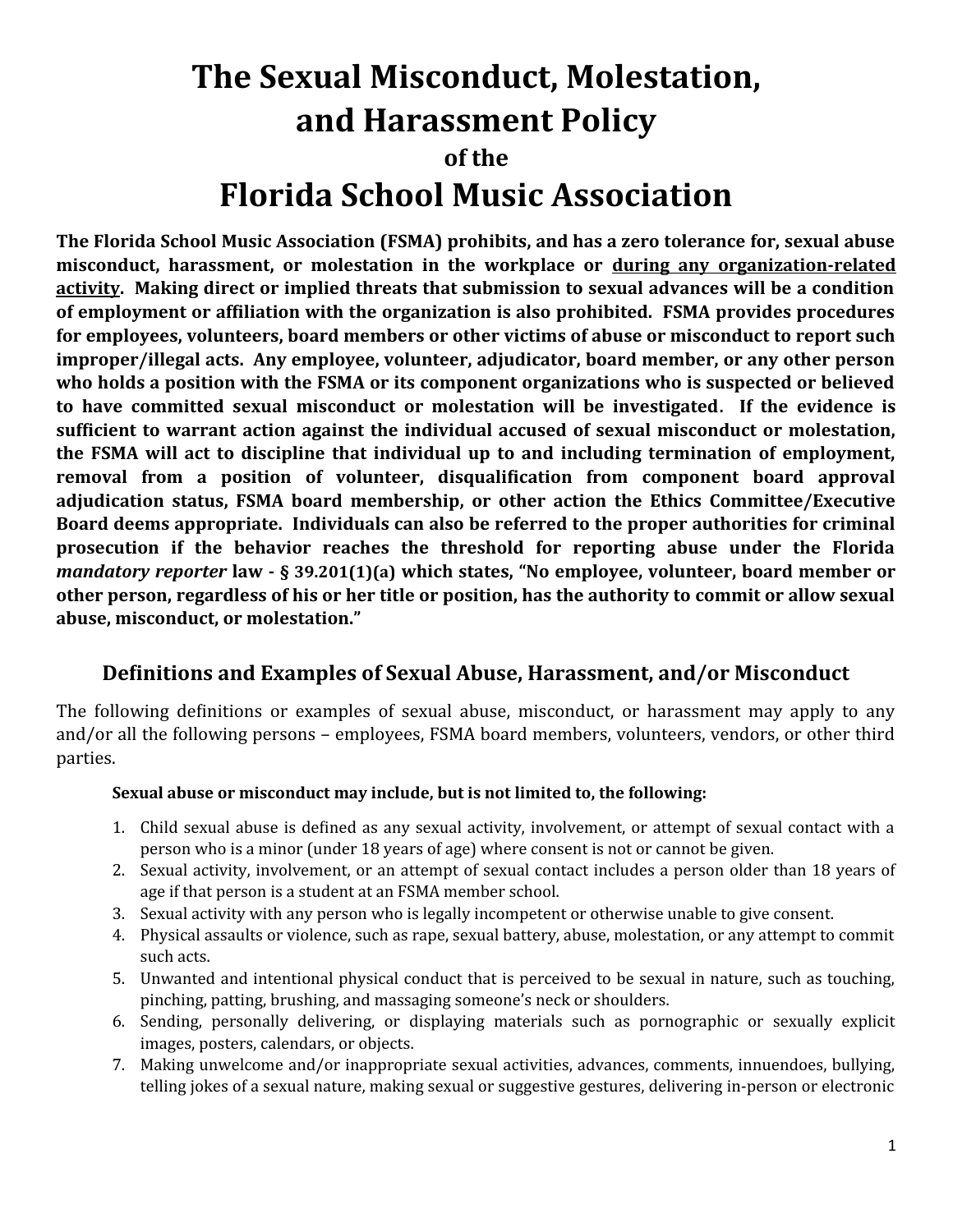communications or messages (e.g., notes, photos, telephone calls, emails, texts, social media, voicemails), exploitation, exposure, stalking, or invasion of sexual privacy.

- 8. Interfering with the performance or the ability to effectively do one's job by creating an intimidating, hostile, or offensive environment by employing actions, comments, or conduct.
- 9. Building a relationship, trust, and emotional connection with someone in order to manipulate, exploit, and/or sexually abuse that person (sexual grooming).

#### **Reporting Procedure**

Any person who feels they have been a victim of sexual abuse or misconduct during an FSMA sanctioned event should report the suspected abuse or misconduct to a member of the FSMA Executive Board or directly to a member of the FSMA Ethics Committee.

- 1. The victim of sexual abuse or misconduct does not have to directly confront the person who is the subject of the abuse or misconduct report, question, or complaint before notifying an FSMA executive officer or Ethics Committee member.
- 2. FSMA will make every reasonable measure to ensure that the third-party investigating the sexual abuse or misconduct will not be any person or persons named in the complaint.
- 3. FSMA will take every reasonable measure to ensure that any person or persons who are determined to be "closely associated" with any person or persons named in the complaint, or "closely associated" to the victim of the abuse or misconduct will not be a member of the third-party investigating the accusation of sexual abuse or misconduct.
- 4. Upon completion of its investigation, the third-party will present findings to the Ethics Committee.

#### **Investigation and Follow-up**

The FSMA President will appoint a third-party, someone not directly associated with FSMA or one of its components, to investigate all allegations of misconduct.

- 1. Based on the results of the investigation of the third-party, the committee will determine whether allegations of abuse of sexual misconduct or abuse have taken place.
- 2. FSMA will cooperate fully with any investigation conducted by law enforcement or other regulatory/protective services agencies.
- 3. FSMA will make every reasonable effort to keep the matters involving alleged misconduct confidential.
- 4. The chair of the FSMA Ethics Committee will report all findings of the committee to the President with recommendations for disciplinary action, if warranted.

#### **Anti-Retaliation and False Allegations**

FSMA prohibits retaliation against any employee, volunteer, board member, or any other person who lodges a good faith complaint of abuse (sexual or other) or misconduct or who participates in any related investigation. To knowingly make false or malicious accusations of abuse of misconduct can have serious consequences for those who are wrongly accused.

#### **Deliberately Making False Allegations and Information**

FSMA prohibits its employees or board members from deliberately making false or malicious sexual misconduct allegations and prohibits providing false information during an investigation of sexual abuse or misconduct. FSMA employees or board members who violate this policy are subject to disciplinary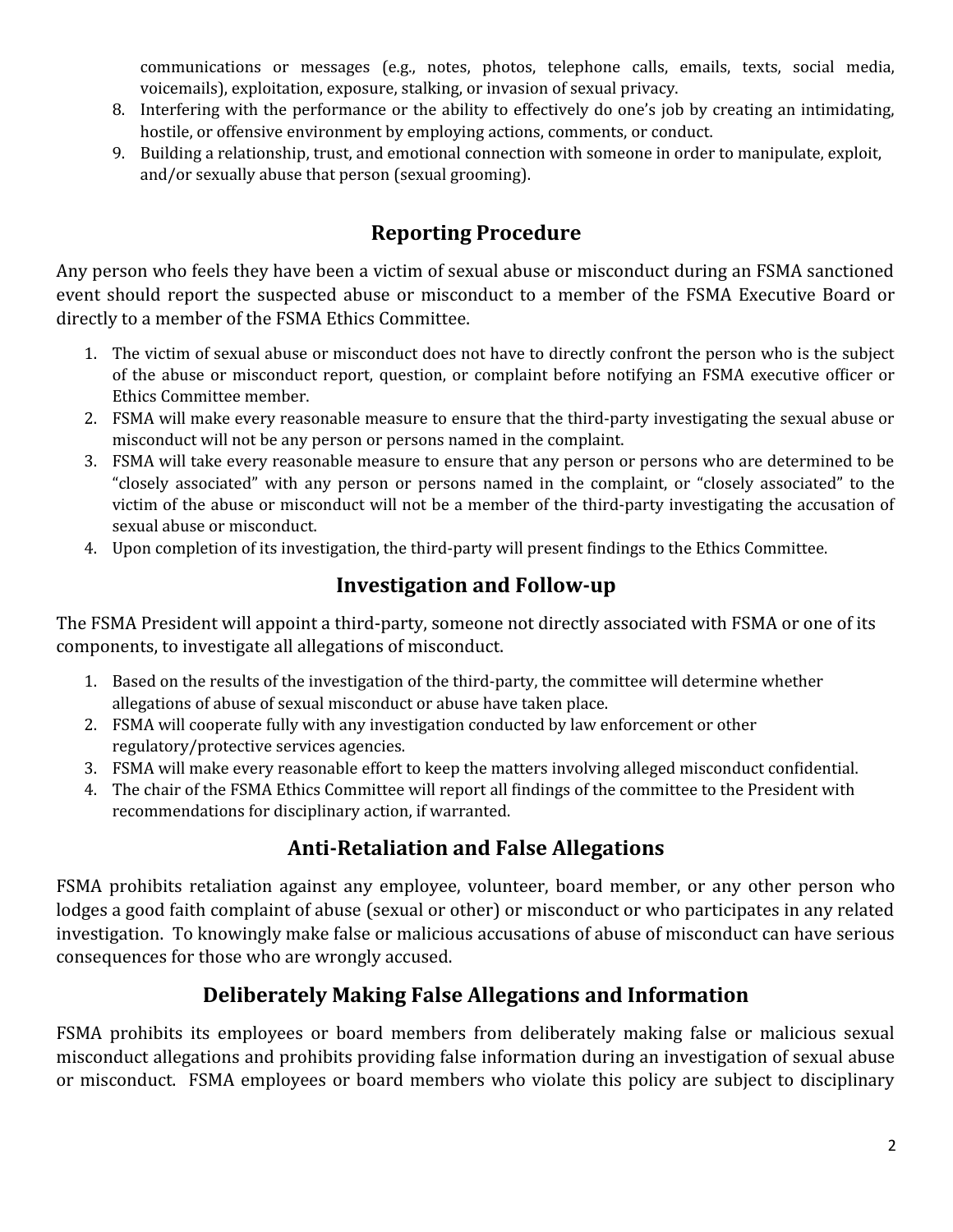action that can include termination of employment and/or criminal prosecution. FSMA board members can be removed from the FSMA board.

#### **Employee, Worker, Volunteer, Adjudicator Screening and Selection**

As part of its sexual abuse and misconduct prevention program, FSMA is committed to maintaining a diligent screening program for prospective and existing employees, volunteers, adjudicators, and others who may interact with those employed by, associating with, or serviced by FSMA. All school-based volunteers who have direct contact with minors/students while attending an FSMA-sanctioned event will have a background screening performed by the local school district in the manner prescribed by the district and/or the State of Florida. Any other person having direct contact with students will be screened by means designated by the component organization and approved by the FSMA Board of Directors.

#### **Regulations Specific to Adjudicators**

To work or associate with minor/students at an FSMA-sanctioned event in any capacity, all adjudicators must have had a background check within the last 5 (five) years.

- 1. Each FSMA component district chair will keep background screening data on file for adjudicators employed by that district.
	- i. *For the protection of the FSMA and the component, adjudicator screening records must be retained in case of litigation is brought against a previous adjudicator alleging sexual molestation/sexual abuse, no matter the county or state, or when the alleged crime took place.*
- 2. Included as a part of each FSMA component's Board Approved Adjudicator process, training regarding professional expectations specific to that component's sexual abuse, harassment, and sexual misconduct policies for (a) approved-adjudicator candidates as well as for (b)previously approved adjudicators who apply to renew their BAA status, will be presented in the manner approved by the component.
- 3. When minors/students are present, adjudicators must be accompanied by at least one other adult when fulfilling the services for which the adjudicator was retained.
- 4. It is the duty of adjudicators to report any suspicious activity or behavior immediately, including acts of abuse or sexual molestation, to the FSMA-sanctioned event chair or on-site official.
	- 1. To avoid possible prosecution, an adjudicator must follow up any report made to the MPA chair, or other person in the place of authority at the MPA site, to verify that the incident was reported to the Florida Department of Children and Families.

#### **Supervision of Youth/Recommendations and Requirements**

FSMA strives to create a safe environment for the minors/students it serves and the events it sponsors. In situations where there are fewer than ten students involved, one of the ways to provide a safe environment for those minors/students is to require a minimum of two supervising adult workers/volunteers at FSMA-sanctioned activities.

Other professional practices that should be observed in situations involving minors/students and an adult include:

1. Avoid private one-on-one interactions between an adult and a minor/student.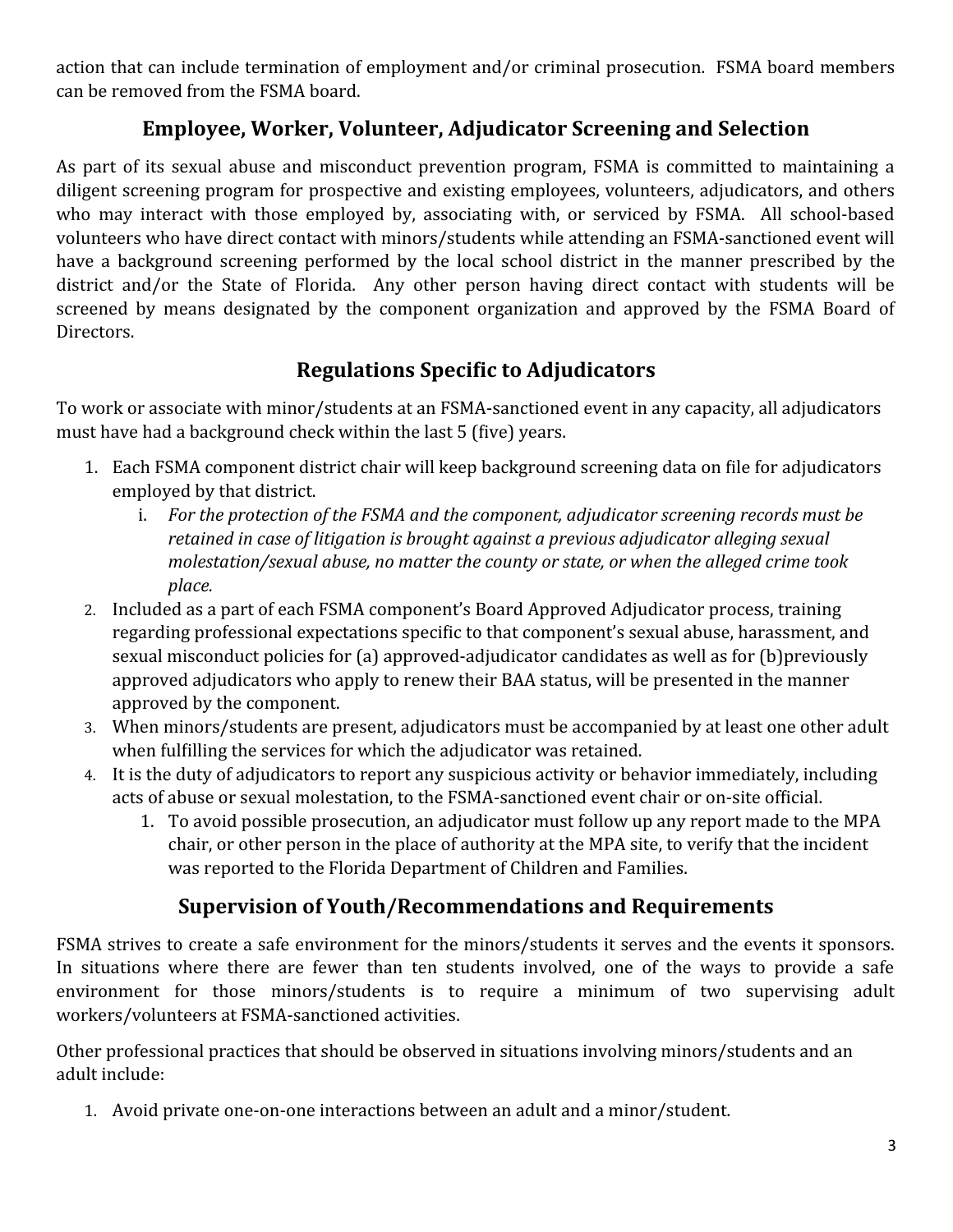- a. When private interactions cannot be avoided, make another adult aware of the meeting and keep the door open.
- b. If a private meeting between an adult and a minor/student is necessary, make another adult aware of the meeting and keep the door to the office or other meeting space open and unlocked.
- c. When the door cannot remain open in situations such as private lessons, auditions, solo MPA performances, the door should be unlocked and there should be another adult in the room or there should be an unobstructed view into the room from the outside.
- 2. At FSMA-sanctioned MPA's, the ratio of 1 adult volunteer *(an adult who has been screened with a background check within the last five years)* to every 10 students (10:1 ratio) will be maintained unless a member school is required by its school district to provide a higher number of chaperones per student than the 10:1 ratio specified here.
- 3. While at an FSMA-sanctioned MPA site, all minors/students must remain supervised at the ratio required by the FSMA and within the area assigned them by MPA officials.

#### **Training FSMA Associated Personnel**

Training relating to the FSMA Sexual Misconduct, Molestation, Abuse, and Harassment Policy is required of the FSMA staff, FSMA board members, educators representing member schools, volunteers, adjudicators, or any person who has been hired or who volunteers to work with/around minors/students at an FSMA sanctioned event.

- 1. The FSMA President will be responsible for the training of the members of the FSMA board on the points of the FSMA Sexual Misconduct, Molestation, Abuse, and Harassment Policy that apply to them however the President deems appropriate.
	- a. The FSMA will include a report on this training as a part of the President's report at the fall meeting of the board each year.
- 2. The Executive Director will provide for the training of the employees of FSMA on the points of the FSMA Sexual Misconduct, Molestation, Abuse, and Harassment Policy that apply to them however the Executive Directors deems appropriate.
	- a. The Executive Director will include a report of that training as a part of the Executive Director's report each year at the fall meeting of the FSMA.
- 3. Each component will be responsible for the training of their new district chairs each year regarding the FSMA Sexual Misconduct, Molestation, Abuse, and Harassment Policy however each component deems appropriate.
	- a. Each component will offer training regarding the FSMA Sexual Misconduct, Molestation, Abuse, and Harassment Policy each year to their membership who have not previously been trained in whatever each component deems appropriate.
	- b. Each component representative to the FSMA board will present a report each year on the state-wide training regarding the FSMA Sexual Misconduct, Molestation, Abuse, and Harassment Policy as a part of their fall FSMA component report.
	- c. It will be the responsibility of the representative(s) (director(s)) from each FSMA member school to provide training regarding the FSMA Sexual Misconduct, Molestation, and Harassment Policy for their adult volunteers who supervise minors/students at an FSMA sanctioned event in the manner that school representative deems appropriate.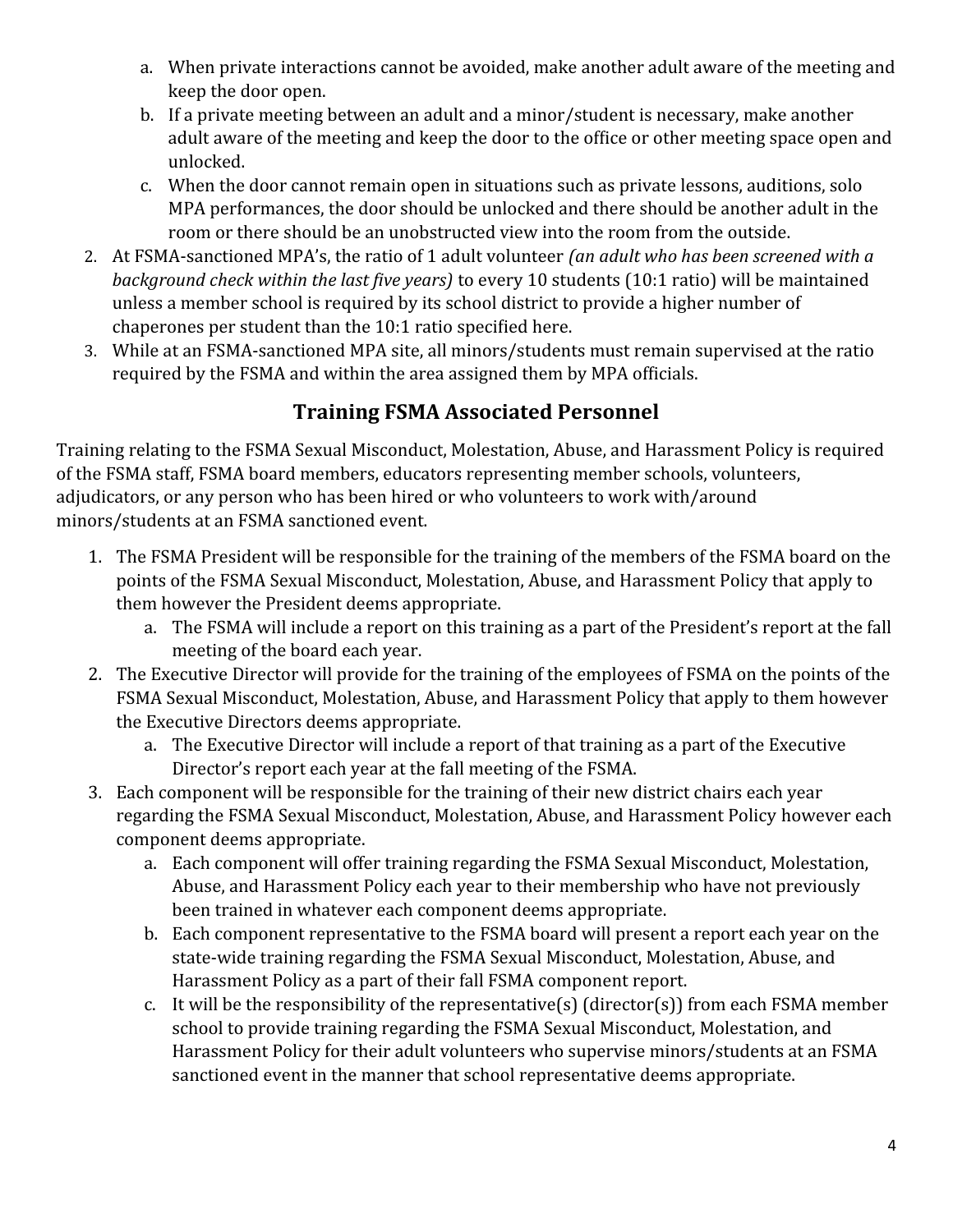- 4. Any person receiving FSMA Sexual Misconduct, Molestation, Abuse, and Harassment Policy training must submit the **FSMA Acknowledgement Form** to the person or organization providing the training.
	- a. The form will be kept on file by the person or organization providing the training however the component organization deems to be appropriate.
	- b. It is the responsibility of the person(s) in charge of an FSMA sanctioned event to prohibit any person who has not received the FSMA Sexual Misconduct, Molestation, Abuse, and Harassment Policy training, and who does not have an FSMA Acknowledgement Form on file with the component they represent, from supervising students or other event personnel, working as an adjudicate or paid worker, volunteering in any event capacity, or in any other position that represents FSMA at an FSMA sanctioned event.

### **THE POLICIES IN THIS DOCUMENTS DO NOT TAKE THE PLACE OF OR SUPERSEDE LOCAL SCHOOL DISTRICT POLICY**